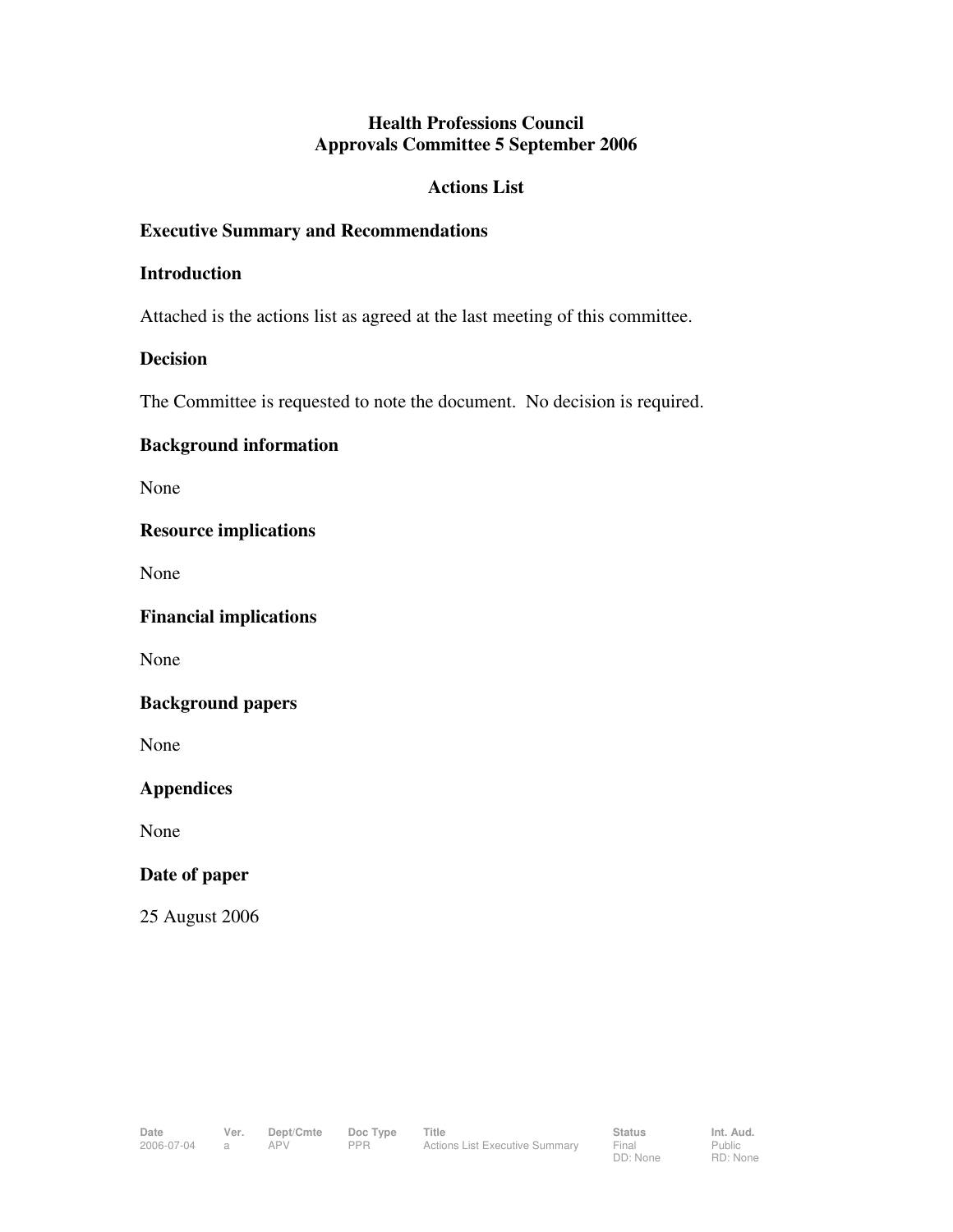# **ACTION POINTS APPROVALS COMMITTEE**

# **17 MAY 2006**

|                | Action point (and location in the<br>minutes)                                                                                                                                                                                                                                                                                                                | For the<br>attention<br>of | <b>Action by</b>                | <b>Comments</b>                                                                                                                                                                                                                                                                                  |
|----------------|--------------------------------------------------------------------------------------------------------------------------------------------------------------------------------------------------------------------------------------------------------------------------------------------------------------------------------------------------------------|----------------------------|---------------------------------|--------------------------------------------------------------------------------------------------------------------------------------------------------------------------------------------------------------------------------------------------------------------------------------------------|
| $\mathbf{1}$   | Subject to amendments discussed, revised<br>approvals flowchart should be implemented<br>(22 November 2005, Public minutes, 10.6)                                                                                                                                                                                                                            | <b>KS</b>                  | Ongoing                         |                                                                                                                                                                                                                                                                                                  |
| $\overline{2}$ | Programmes which have not been assessed<br>against benchmark statements and request<br>deferral of approvals visit on the basis of<br>internal review processes should be granted<br>deferral unless there is cause for concern<br>about a programme. Maximum time limit<br>permitted for deferral is 12 months.<br>(22 November 2005, Public minutes, 14.3) | <b>KS</b>                  | Ongoing                         |                                                                                                                                                                                                                                                                                                  |
| $\overline{3}$ | In the light of the QAA major review and<br>the AODP curriculum review, HPC visits<br>to ODP programmes would be scheduled<br>for May 2006-September 2007.<br>(22 November 2005, Public minutes, 16.3)                                                                                                                                                       | <b>KS</b>                  | Ongoing to<br>September<br>2007 |                                                                                                                                                                                                                                                                                                  |
| 5              | HPC should approve all programmes that<br>contain the Standards of Proficiency,<br>irrespective of the level of the final<br>qualification award.<br>$(2 \text{ March } 2006, \text{ Public minutes}, 7.6)$                                                                                                                                                  | AC                         | Ongoing                         | See decision made by the<br><b>Education and Training</b><br>Committee on 29 March<br>2006.                                                                                                                                                                                                      |
| 6              | <b>External examiners for Supplementary</b><br>Prescribing programmes: Executive to<br>reflect on how to proceed and resolution to<br>be circulated electronically to members for<br>approval.<br>$(17$ May 2006, 6.6)                                                                                                                                       | $GR-S/$<br>AC/<br>CB       | 1 June 2006                     | <b>Education and Training</b><br>Committee on 13 June 2006<br>agreed that a consultation<br>should be undertaken on<br>SET 6.7.5. Also agreed that<br>examiners should normally<br>be from the same part of the<br>register and exceptions to<br>be discussed at individual<br>Approvals Visits. |

**Date Ver. Dept/Cmte Doc Type Title Status Status Int. Aud.**<br>2006-07-04 a APV PPR Action points list Approvals Final Public Public

2006-07-04 a APV PPR Action points list Approvals Committee May 2006

Final DD: None Public RD: None